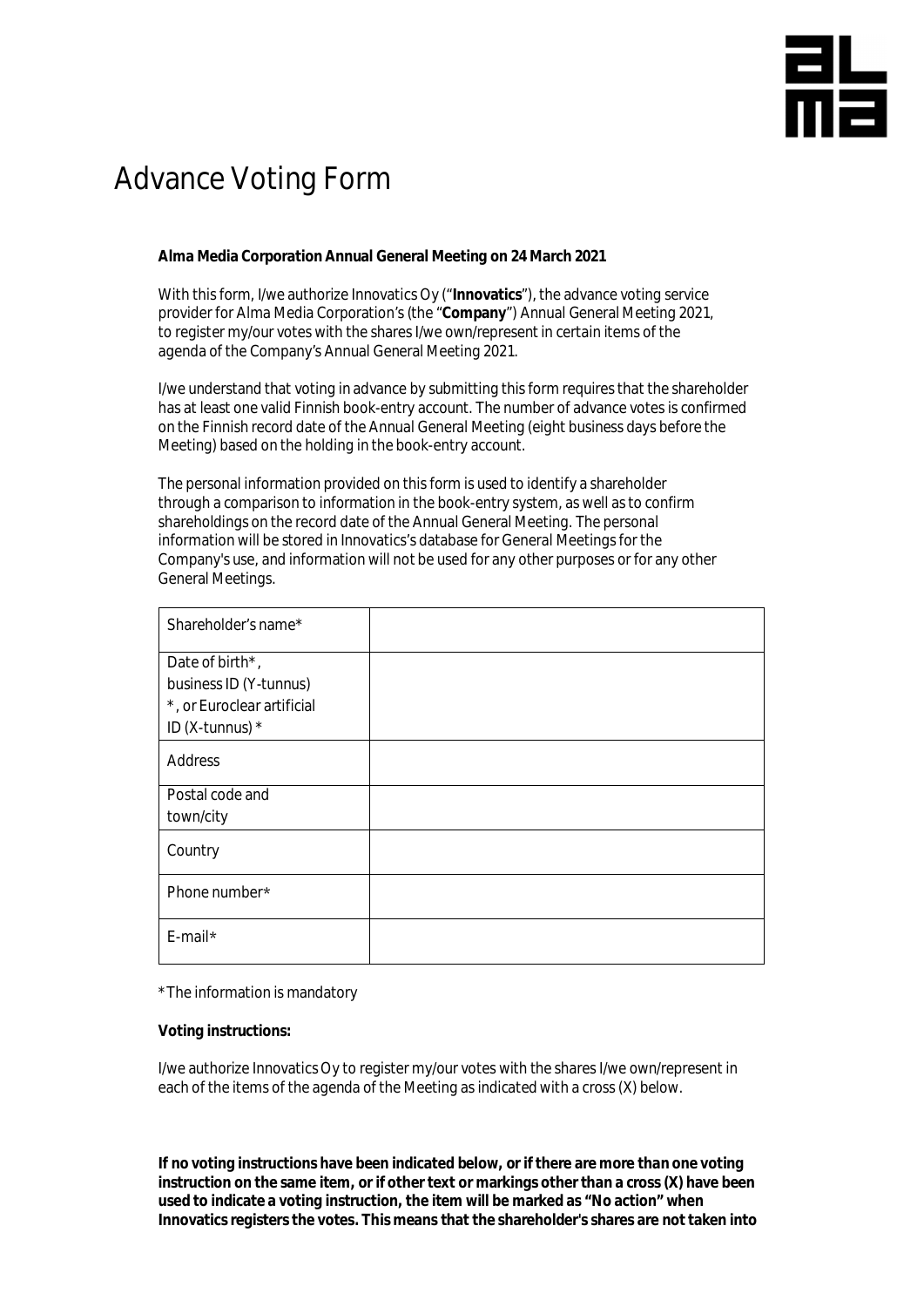

**consideration in the item in question. This will be interpreted as an announcement by the shareholder that the shares are not considered as shares represented at the meeting in this item and the votes are not be counted as cast votes.**

I/we understand that if I/we give advance votes as a representative of an entity (incl. estate), the legal representative of the entity or a person authorized by the entity must provide necessary documents to prove the right to represent the entity (e.g. trade register extract or board resolution). Documents are requested to be attached to this advance voting form. If the documents are not submitted during the advance voting period or they are otherwise incomplete, the shares of the entity will not be included as shares represented at the Annual General Meeting.

It is recommended that a Finnish book-entry account holder votes in advance electronically in the address www.almamedia.fi/en/general-meeting/2021. In a situation where the Finnish book-entry account holder has voted in advance both electronically and via this advance voting form, Innovatics will register the most recent voting instruction in the book-entry account.

**Matters to be resolved at the Alma Media Corporation Annual General Meeting 2021**

Agenda items 7 to 21 cover proposals of the Board of Directors of the Company to the Annual General Meeting in accordance with the notice of the Meeting. "Abstain from voting" means giving an empty vote and shares are considered to be represented in the Meeting, which has significance in resolutions requiring qualified majority (e.g. agenda items 17, 18, 19 and 20). In qualified majority items all shares represented at the Meeting are taken into account and abstentions thus have the same effect as votes Against/No. Therefore, abstaining from voting affects the voting result. Shareholders should be aware of this, especially if giving a vote against a proposal is not their intention.

|    | Proposals to the General<br>Meeting                                                                                                                                              | For/Yes                  | Against/No | Abstain from<br>voting |
|----|----------------------------------------------------------------------------------------------------------------------------------------------------------------------------------|--------------------------|------------|------------------------|
| 7  | Adoption of the Financial<br><b>Statements</b>                                                                                                                                   | П                        | П          | ΙI                     |
| 8  | Resolution on the use of the<br>profit shown on the balance<br>sheet and the payment of a<br>dividend                                                                            | П                        | П          | П                      |
| 9  | Resolution on the discharge of<br>the members of the Board of<br>Directors and the President<br>and CEO from liability for the<br>financial period 1 January-31<br>December 2020 | П                        | □          | $\mathsf{L}$           |
| 10 | Discussion of the<br>Remuneration Report of the<br>governing bodies                                                                                                              | П                        | П          | П                      |
| 11 | Deciding on the remuneration<br>of the members of the Board<br>of Directors                                                                                                      | П                        | П          | П                      |
| 12 | Resolution on the number of<br>members of the Board of<br><b>Directors</b>                                                                                                       | □                        | □          | □                      |
| 13 | Election of the members of the<br><b>Board of Directors</b>                                                                                                                      | П                        | □          | П                      |
| 14 | Resolution on the number of<br>auditors                                                                                                                                          | $\overline{\phantom{a}}$ | $\Box$     | H                      |